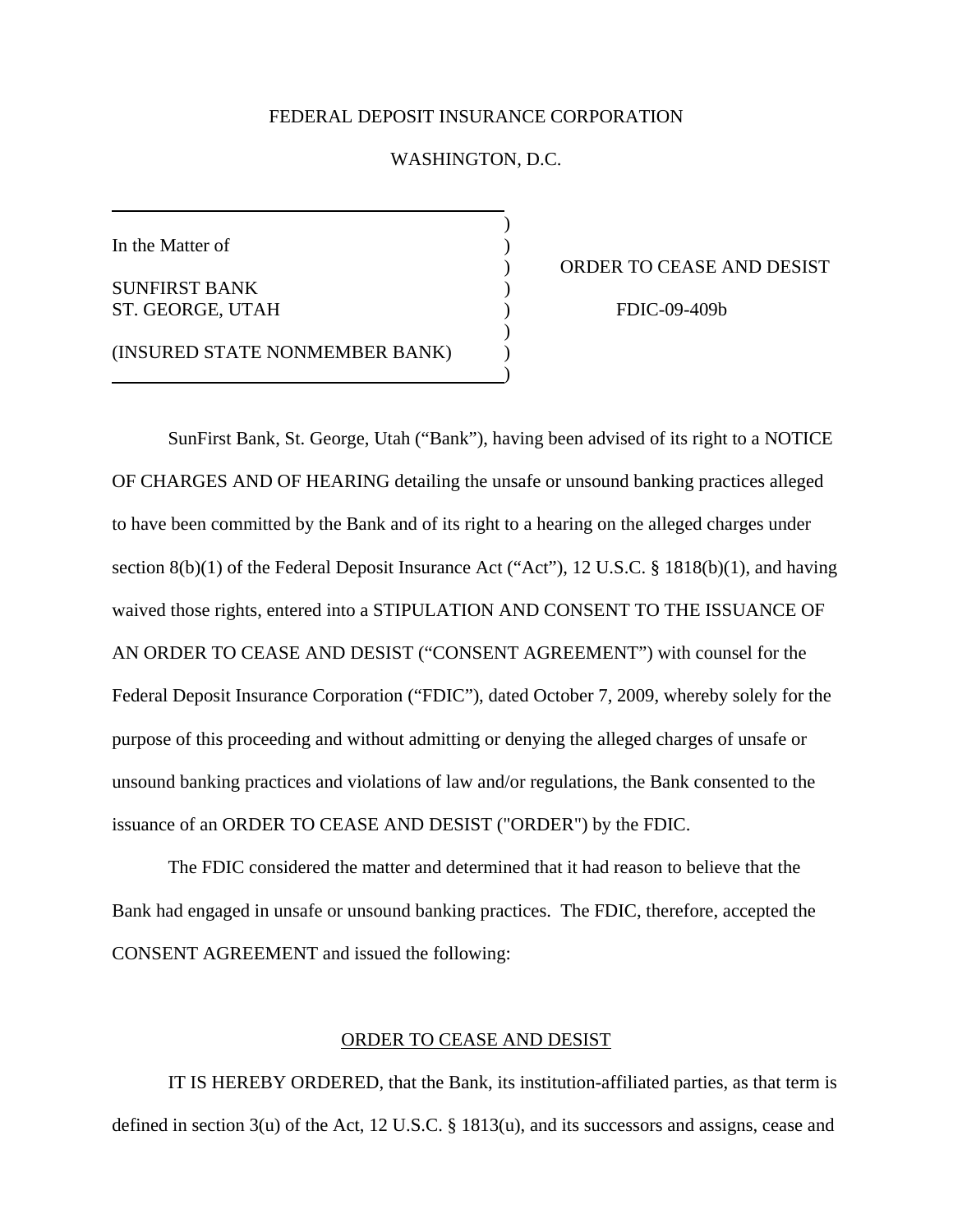desist from the following unsafe and unsound banking practices, as more fully set forth in the joint FDIC and Utah Department of Financial Institutions ("UDFI") Report of Examination dated June 1, 2009 ("ROE"):

(a) operating with management whose policies and practices are detrimental to the Bank;

(b) operating with a board of directors which has failed to provide adequate supervision over and direction to the active management of the Bank;

(c) operating with inadequate capital in relation to the kind and quality of assets held by the Bank;

(d) operating with an inadequate loan valuation reserve;

(e) operating with a large volume of poor quality loans;

(f) operating in such a manner as to produce operating losses; and

(g) operating with inadequate provisions for liquidity.

 IT IS FURTHER ORDERED, that the Bank, its institution-affiliated parties, and its successors and assigns, take affirmative action as follows:

1. The Bank shall have and retain qualified management.

(a) Management shall include a chief executive officer with proven ability in managing a Bank of comparable size, and experience in upgrading a low quality loan portfolio, improving earnings, and other matters needing particular attention. Management shall also include a senior lending officer with significant appropriate lending, collection and loan supervision experience and experience in upgrading a low quality loan portfolio. Each member of management shall be provided appropriate written authority from the Bank's Board to implement the provisions of this ORDER.

(b) The qualifications of management shall be assessed on its ability to: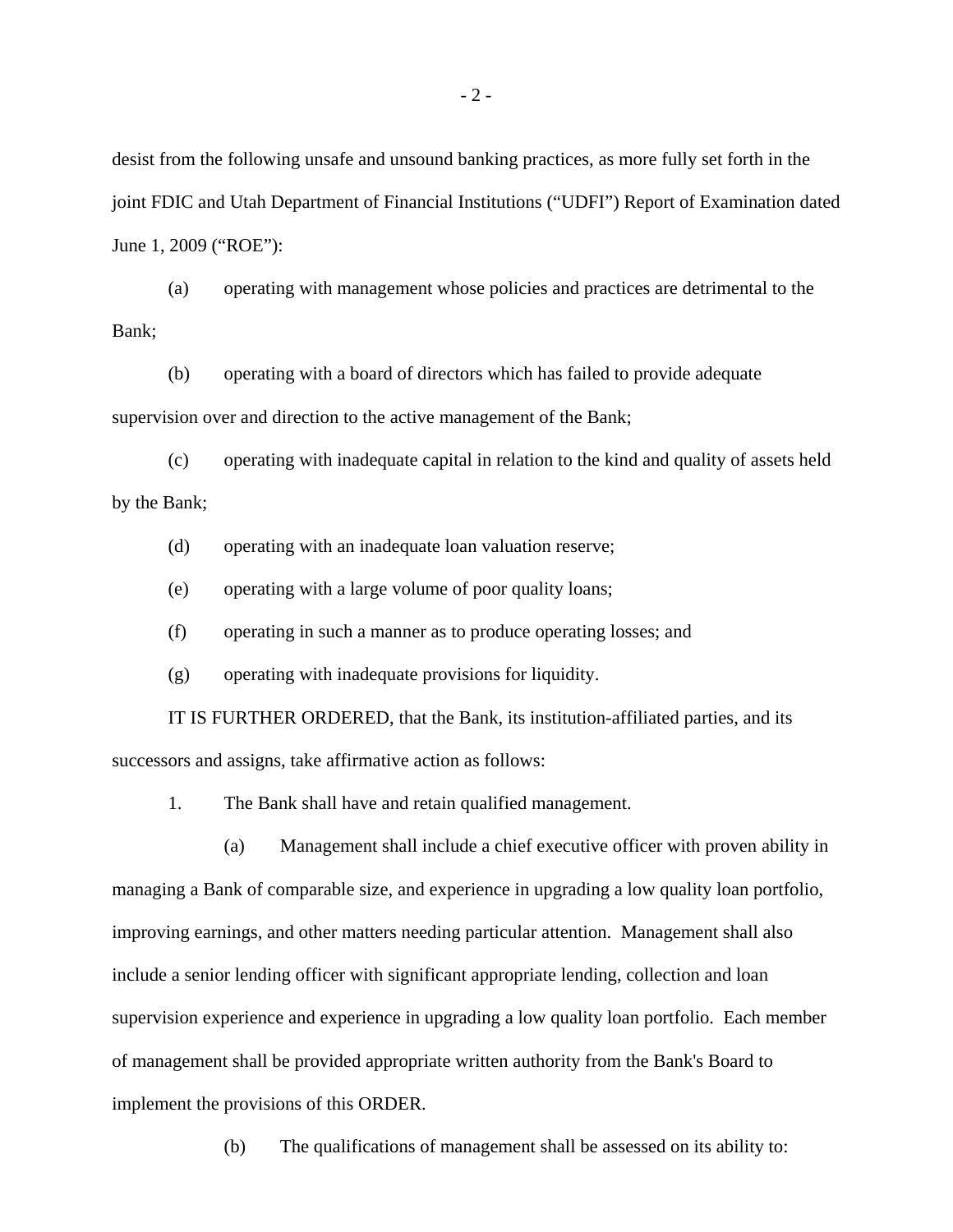- (i) comply with the requirements of this ORDER;
- (ii) operate the Bank in a safe and sound manner;
- (iii) comply with applicable laws and regulations; and

(iv) restore all aspects of the Bank to a safe and sound condition,

including asset quality, capital adequacy, earnings, management effectiveness, liquidity, and sensitivity to market risk.

(c) During the life of this ORDER, the Bank shall notify the Regional Director of the FDIC's San Francisco Regional Office ("Regional Director") in writing when it proposes to add any individual to the Bank's Board or employ any individual as a senior executive officer. The notification must be received at least 30 days before such addition or employment is intended to become effective and should include a description of the background and experience of the individual or individuals to be added or employed.

2. Within 30 days from the effective date of this ORDER, the Bank's Board shall increase its participation in the affairs of the Bank, assuming full responsibility for the approval of sound policies and objectives and for the supervision of all of the Bank's activities, consistent with the role and expertise commonly expected for directors of banks of comparable size. This participation shall include meetings to be held no less frequently than monthly at which, at a minimum, the following areas shall be reviewed and approved: reports of income and expenses; new, overdue, renewal, insider, charged-off, and recovered loans; investment activity; operating policies; and individual committee actions. The Bank's Board minutes shall document these reviews and approvals, including the names of any dissenting directors.

3. (a) Within 120 days from the effective date of this ORDER, the Bank shall increase and thereafter maintain Tier 1 capital in such an amount as to equal or exceed 11 percent of the Bank's total assets.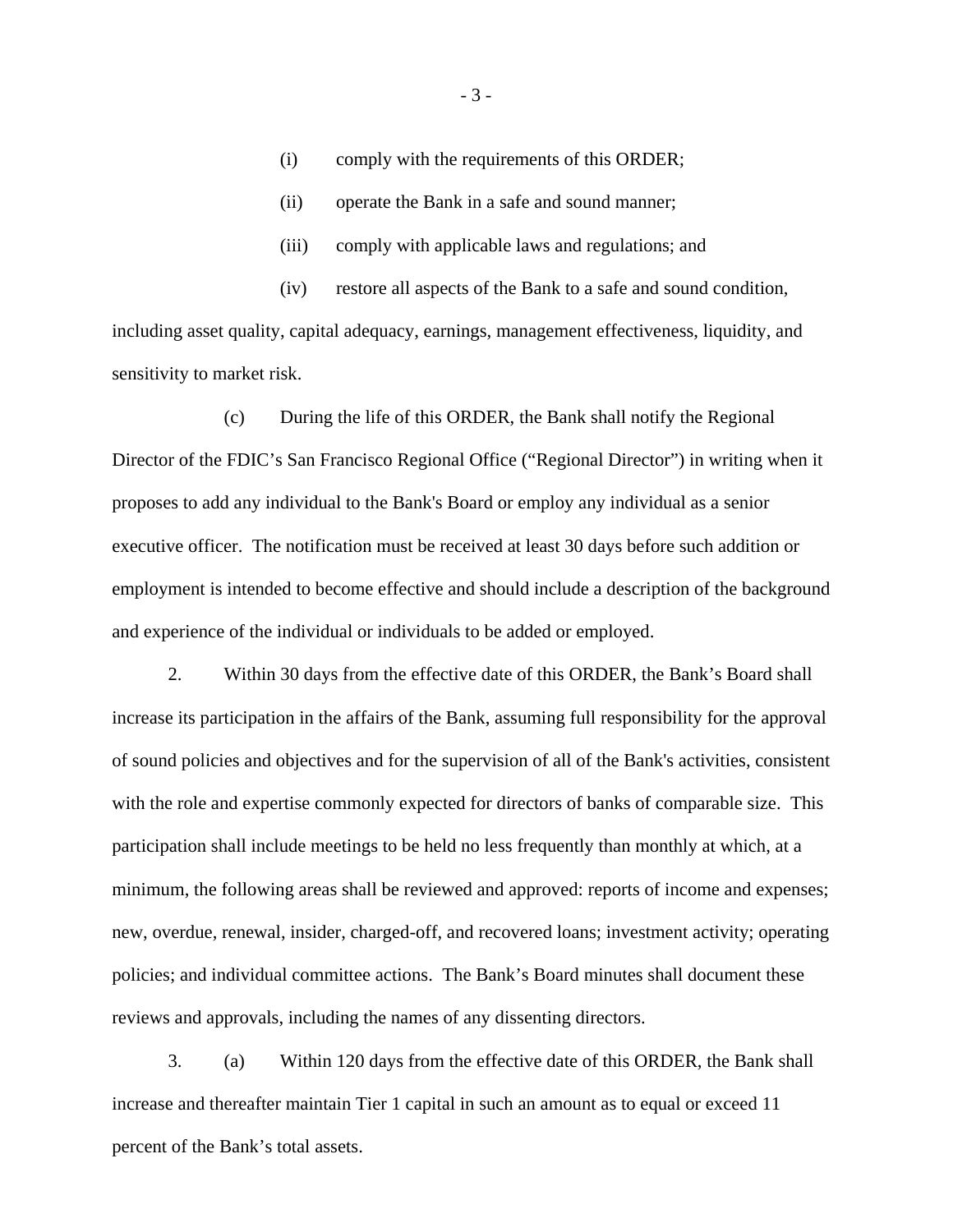(b) Within 60 days from the effective date of this ORDER, the Bank shall develop and adopt a plan to meet and thereafter maintain the minimum risk-based capital requirements as described in the FDIC's Statement of Policy on Risk-Based Capital contained in Appendix A to Part 325 of the FDIC's Rules and Regulations, 12 C.F.R. Part 325, Appendix A. The Plan shall be in a form and manner acceptable to the Regional Director as determined at subsequent examinations.

(c) The level of Tier 1 capital to be maintained during the life of this ORDER pursuant to Subparagraph 3(a) shall be in addition to a fully funded allowance for loan and lease losses, the adequacy of which shall be satisfactory to the Regional Director as determined at subsequent examinations and/or visitations.

(d) Any increase in Tier 1 capital necessary to meet the requirements of Paragraph 3 of this ORDER may be accomplished by the following:

- (i) the sale of common stock; or
- (ii) the sale of noncumulative perpetual preferred stock; or
- (iii) the direct contribution of cash by the Bank's Board, shareholders,

and/or parent holding company; or

- (iv) any other means acceptable to the Regional Director; or
- (v) any combination of the above means.

Any increase in Tier 1 capital necessary to meet the requirements of Paragraph 3 of this ORDER may not be accomplished through a deduction from the Bank's allowance for loan and lease losses.

(e) For the purposes of this ORDER, the terms "Tier 1 capital" and "total assets" shall have the meanings ascribed to them in Part 325 of the FDIC's Rules and Regulations, 12 C.F.R. §§ 325.2(v) and 325.2(x).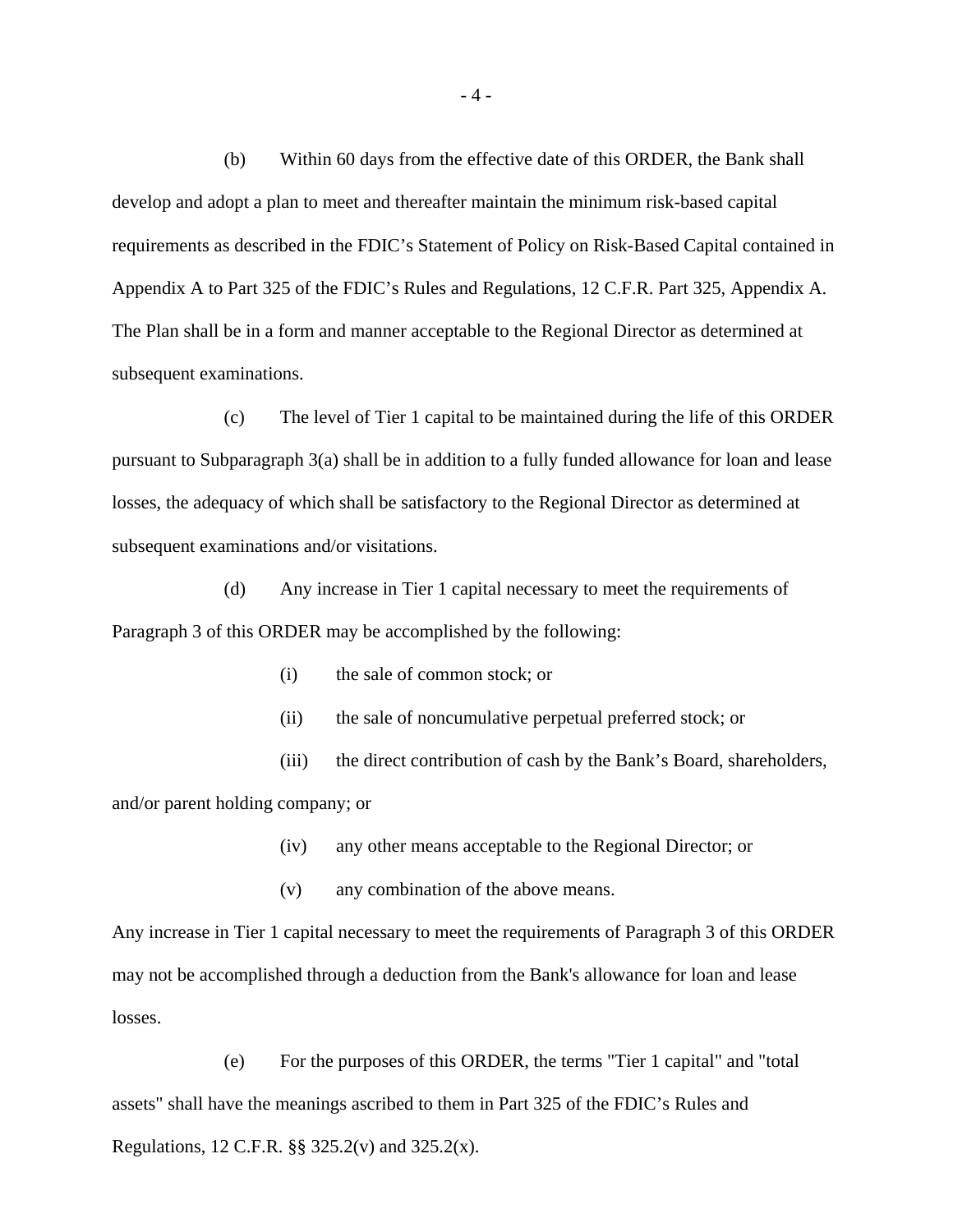4. Within 60 days from the effective date of this ORDER, the Bank's Board shall develop or revise, adopt and implement a comprehensive policy for determining the adequacy of the allowance for loan and lease losses. Such policy shall address the applicable recommendations contained in the ROE. For the purpose of this determination, the adequacy of the reserve shall be determined after the charge-off of all loans or other items classified "Loss." The policy shall provide for a review of the allowance at least once each calendar quarter. Said review should be completed at least 10 days prior to the end of each quarter, in order that the findings of the Bank's Board with respect to the loan and lease loss allowance may be properly reported in the quarterly Reports of Condition and Income. The review should focus on the results of the Bank's internal loan review, loan loss experience, trends of delinquent and non-accrual loans, an estimate of potential loss exposure of significant credits, concentrations of credit, and present and prospective economic conditions. A deficiency in the allowance shall be remedied in the calendar quarter it is discovered, prior to submitting the Reports of Condition and Income, by a charge to current operating earnings. The minutes of the Bank's Board meeting at which such review is undertaken shall indicate the results of the review. Upon completion of the review, the Bank shall increase and maintain its allowance for loan and lease losses consistent with the allowance for loan and lease loss policy established. Such policy and its implementation shall be satisfactory to the Regional Director as determined at subsequent examinations and/or visitations.

5. (a) Within 10 days from the effective date of this ORDER, the Bank shall eliminate from its books, by charge-off or collection, all assets classified "Loss" and one-half of the assets classified "Doubtful" in the ROE dated June 1, 2009, that have not been previously collected or charged off. Elimination of these assets through proceeds of other loans made by the Bank is not considered collection for the purpose of this paragraph.

- 5 -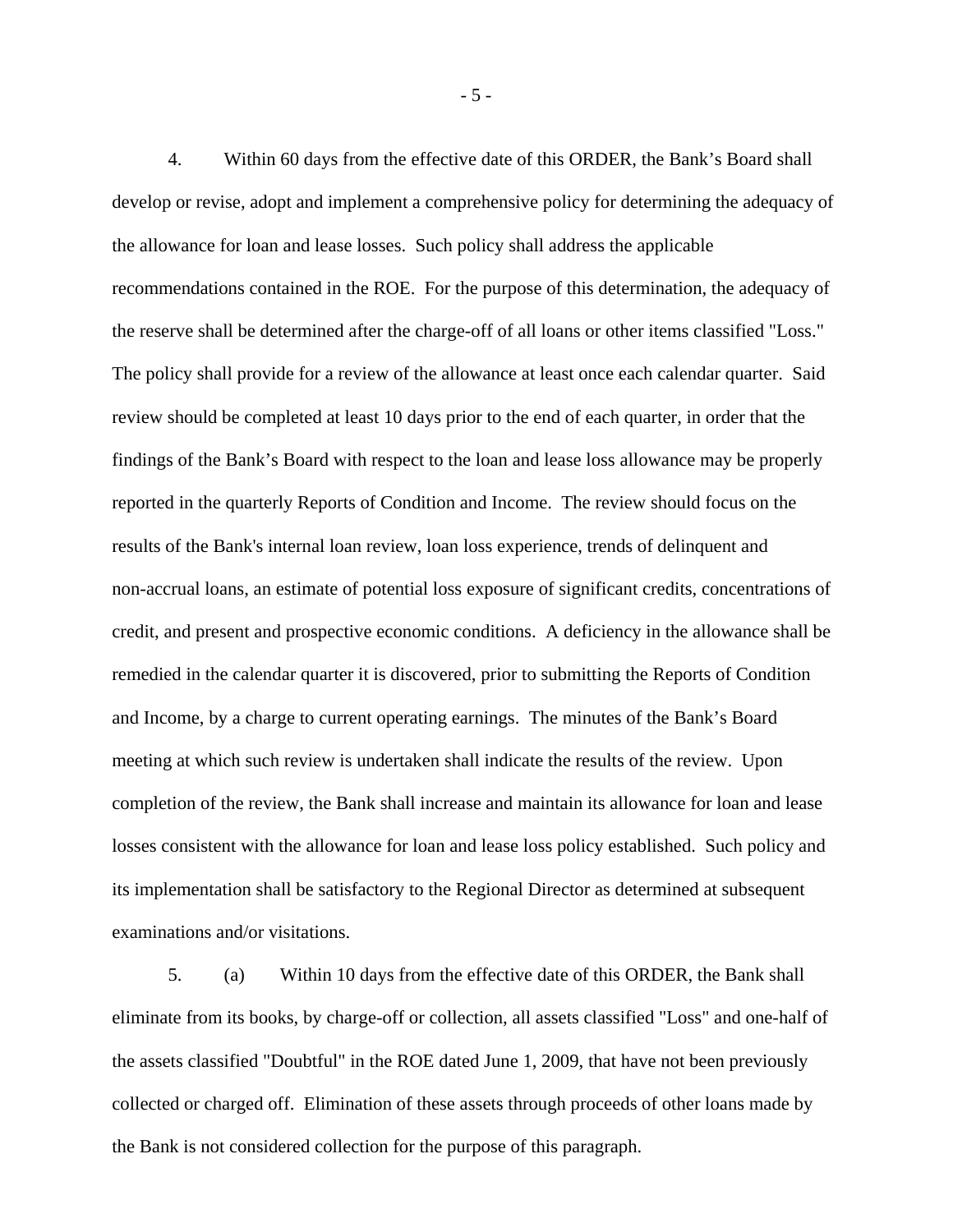(b) Within 180 days from the effective date of this ORDER, the Bank shall have reduced the assets classified "Substandard" in the ROE dated June 1, 2009, that have not previously been charged off to not more than 120 percent of Tier 1 capital plus the allowance for loan and lease losses.

(c) Within 365 days from the effective date of this ORDER, the Bank shall have reduced the assets classified "Substandard" in the ROE dated June 1, 2009 to not more than 90 percent of Tier 1 capital plus the allowance for loan and lease losses.

(d) Within 545 days from the effective date of this ORDER, the Bank shall have reduced the assets classified as "Substandard" in the ROE dated June 1, 2009 to not more than 60 percent of Tier 1 capital plus the allowance for loan and lease losses.

(e) The requirements of Subparagraphs  $5(a)$ ,  $5(b)$ ,  $5(c)$  and  $5(d)$  of this ORDER are not to be construed as standards for future operations and, in addition to the foregoing, the Bank shall eventually reduce the total of all adversely classified assets. Reduction of these assets through proceeds of other loans made by the Bank is not considered collection for the purpose of this paragraph. As used in Subparagraphs 5(b), 5(c), and 5(d) the word "reduce" means:

- (i) to collect;
- (ii) to charge-off; or

(iii) to sufficiently improve the quality of assets adversely classified to warrant removing any adverse classification, as determined by the FDIC.

(f) Within 60 days from the effective date of this ORDER, the Bank shall develop written asset disposition plans for each classified asset greater than \$500,000. The plans shall be reviewed and approved by the Bank's Board and acceptable to the Regional Director as determined at subsequent examinations and/or visitations.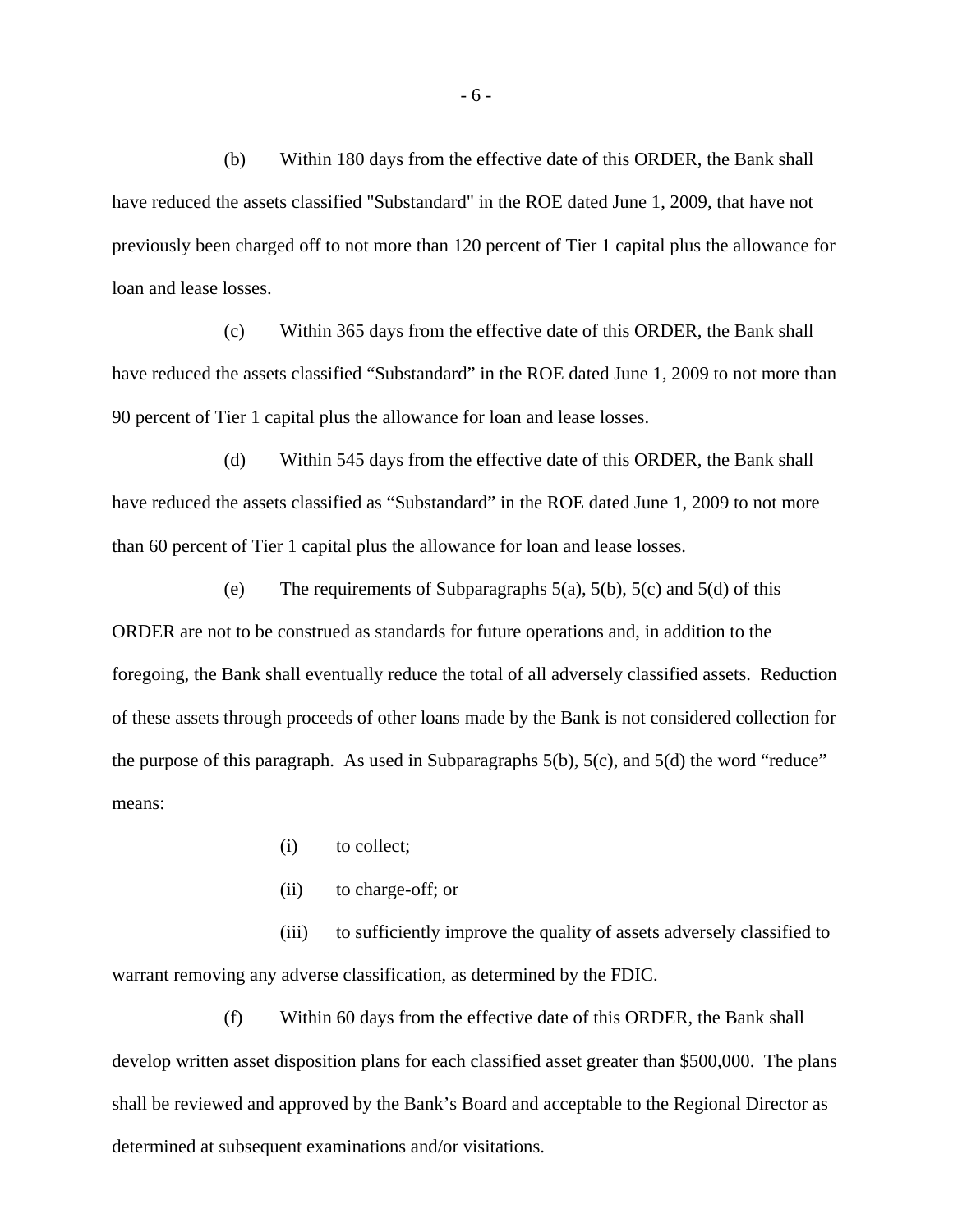$(g)$  Within 60 days from the effective date of this ORDER, the Bank shall adopt and implement a written plan for the reduction and collection of delinquent loans. The plan shall be acceptable to the Regional Director as determined at subsequent examinations and/or visitations.

6. (a) Beginning with the effective date of this ORDER, the Bank shall not extend any additional credit to, or for the benefit of, any borrower who has a loan or other extension of credit from the Bank that has been charged off or classified, in whole or in part, "Loss" and is uncollected. Subparagraph 6(a) of this ORDER shall not prohibit the Bank from renewing or extending the maturity of any credit in accordance with the Financial Accounting Standards Board Statement Number 15 ("FASB 15").

(b) Beginning with the effective date of this ORDER, the Bank shall not extend any additional credit to, or for the benefit of, any borrower who has a loan or other extension of credit from the Bank that has been classified, in whole or part, "Substandard" without the prior approval of a majority of the Bank's Board or the loan committee of the Bank.

(c) The loan committee or Bank's Board shall not approve any extension of credit, or additional credit to a borrower in Subparagraph (b) above without first collecting in cash all past due interest.

7. Within 60 days from the effective date of this ORDER, the Bank shall develop a written plan, approved by its Board and acceptable to the Regional Director as determined at subsequent examinations and/or visitations for systematically reducing the amount of loans or other extensions of credit advanced to or for the benefit of, any borrowers in the "Commercial Real Estate" Concentrations, as more fully set forth in the ROE dated June 1, 2009. The Bank shall develop and implement appropriate risk management practices identified in the Interagency Guidance on Concentrations in Commercial Real Estate Lending, Sound Risk Management

- 7 -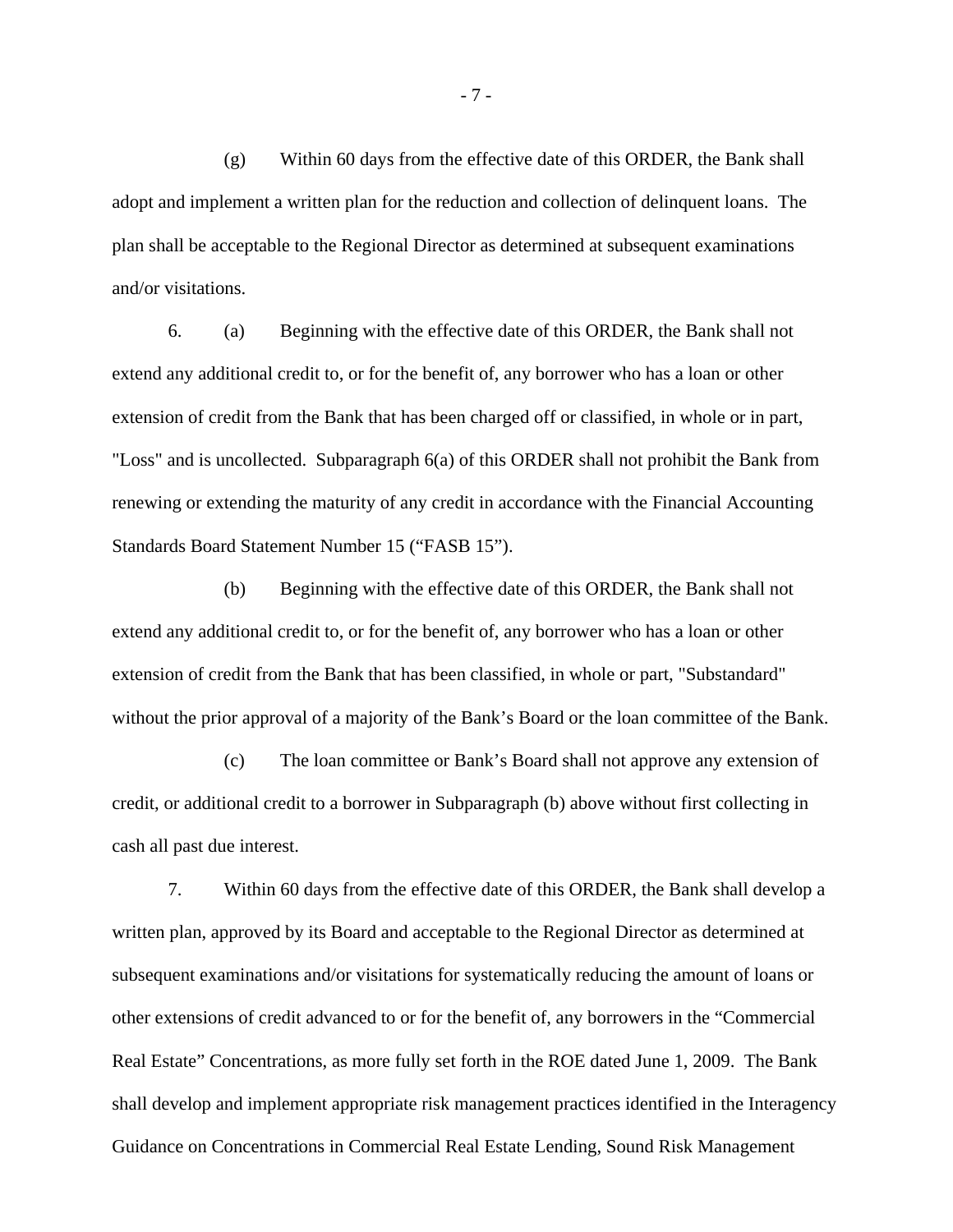Practices. Such practices shall include the establishment of prudent risk limits for each segment of commercial real estate lending.

8. Within 90 days of the effective date of this ORDER, the Bank shall develop and submit to the Regional Director a written three-year strategic plan. Such plan shall include specific goals for the dollar volume of total loans, total investment securities, and total deposits as of December 31, 2009, December 31, 2010, December 31, 2011, and December 31, 2012. For each time frame, the plan will also specify the anticipated average maturity and average yield on loans and securities; the average maturity and average cost of deposits; the level of earning assets as a percentage of total assets; and the ratio of net interest income to average earning assets. The plan shall be in a form and manner acceptable to the Regional Director as determined at subsequent examinations and/or visitations.

 9. (a) Within 90 days from the effective date of this ORDER, the Bank shall formulate and fully implement a written plan and a comprehensive budget for all categories of income and expense. The plan and budget required by this paragraph shall include formal goals and strategies, consistent with sound banking practices, to improve the Bank's net interest margin, increase interest income, reduce discretionary expenses, and improve and sustain earnings of the Bank. The plan shall include a description of the operating assumptions that form the basis for and adequately support, major projected income and expense components. Thereafter, the Bank shall formulate such a plan and budget by November 30, of each subsequent year.

 (b) The plan and budget required by Subparagraph 9(a) of this ORDER, upon completion, shall be submitted to the Regional Director for review and opportunity to comment.

 (c) Following the end of each calendar quarter, the Bank's Board shall evaluate the Bank's actual performance in relation to the plan and budget required by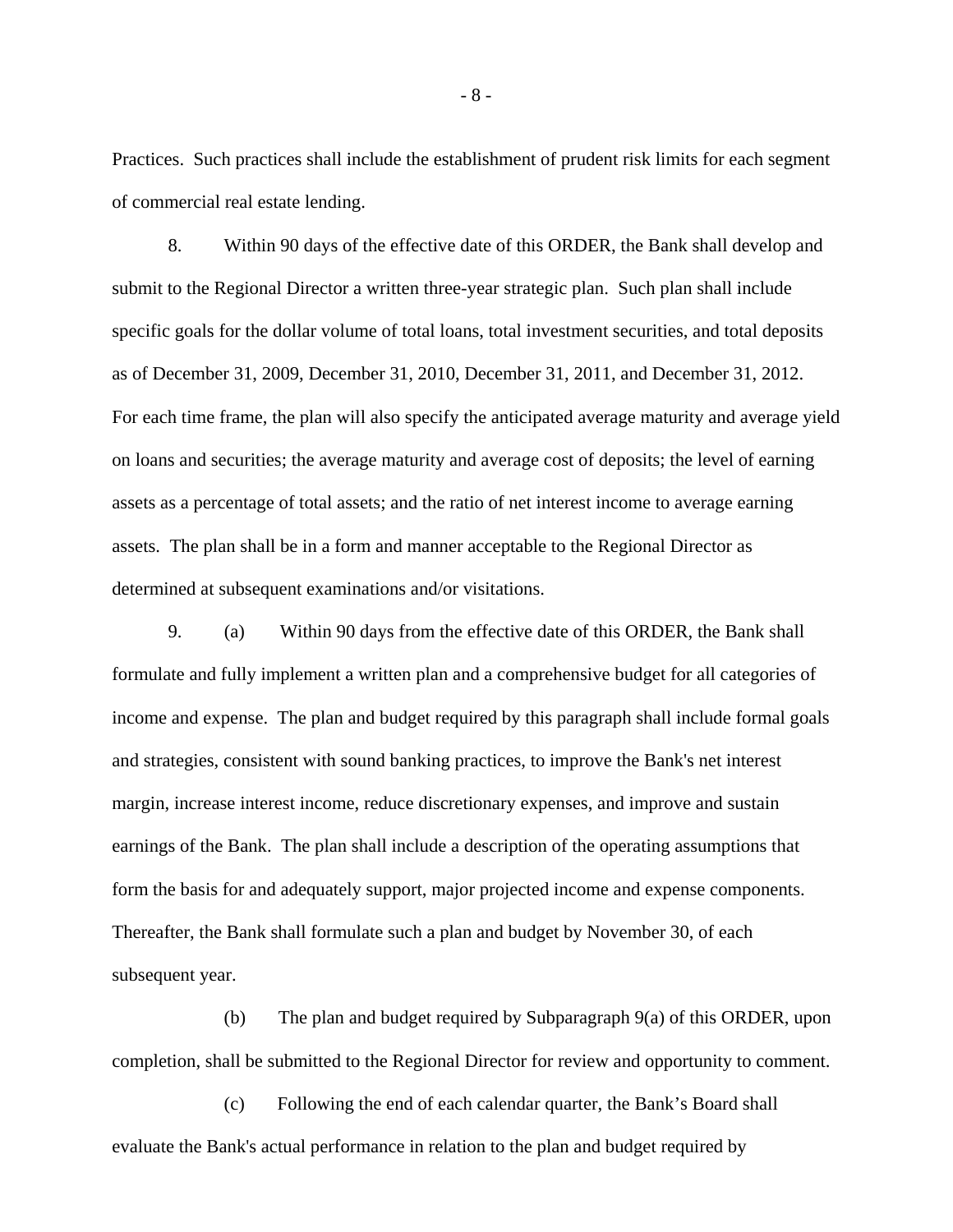Subparagraph 9(a) of this ORDER and shall record the results of the evaluation, and any actions taken by the Bank, in the minutes of the Bank's Board meeting at which such evaluation is undertaken.

 10. Within 60 days from the effective date of this ORDER, the Bank shall develop or revise, adopt, and implement a written liquidity and funds management policy. Such policy shall consider the guidance contained in Financial Institution Letter 84-2008, entitled "Liquidity Risk Management", and address the recommendations contained in the FDIC's ROE dated June 1, 2009. Such policy shall also establish prudent risk limits for non-core funding sources including large deposits, brokered deposits, and other potential volatile liabilities. Such policy and its implementation shall be in a form and manner acceptable to the Regional Director as determined at subsequent examinations and/or visitations.

 11. The Bank shall not pay cash dividends without the prior written consent of the Regional Director.

 12. Upon the effective date of this ORDER, the Bank shall not accept, renew, or roll over any brokered deposit.

 13. Within 30 days of the end of the first quarter, following the effective date of this ORDER, and within 30 days of the end of each quarter thereafter, the Bank shall furnish written progress reports to the Regional Director detailing the form and manner of any actions taken to secure compliance with this ORDER and the results thereof. Such reports shall include a copy of the Bank's Report of Condition and the Bank's Report of Income. Such reports may be discontinued when the corrections required by this ORDER have been accomplished and the Regional Director has released the Bank in writing from making further reports.

 14. Following the effective date of this ORDER, the Bank shall send to its shareholder(s) or otherwise furnish a description of this ORDER in conjunction with the Bank's